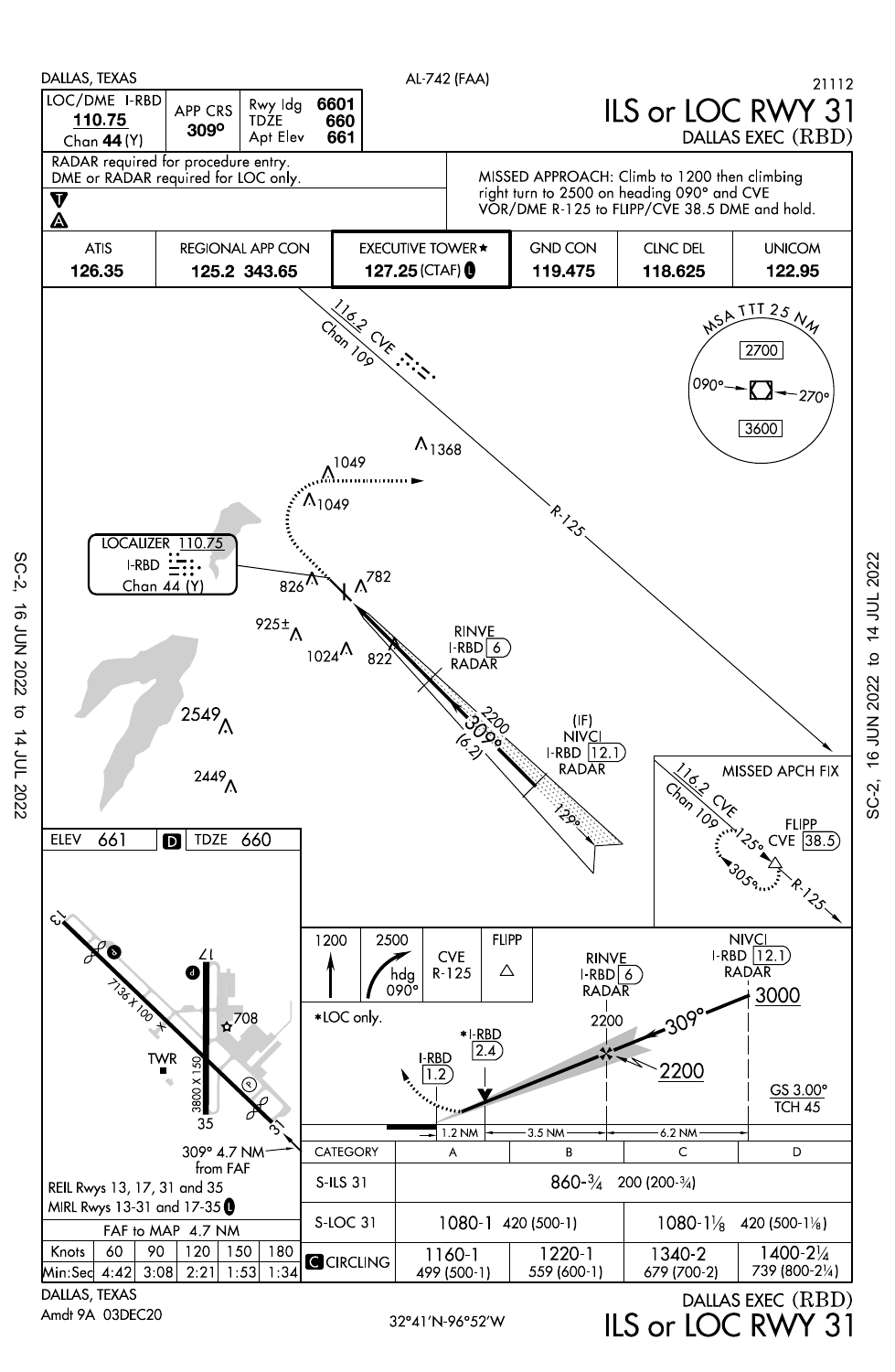

Orig-B 03DEC20

SC-2, 16 JUN 2022 to 14 JUL 2022

16 JUN 2022

 $SC-2$ 

RNAV (GPS) RWY 17

SC-2, 16 JUN 2022 to 14 JUL 2022

 $SC-2$ 

16 JUN 2022 to 14 JUL 2022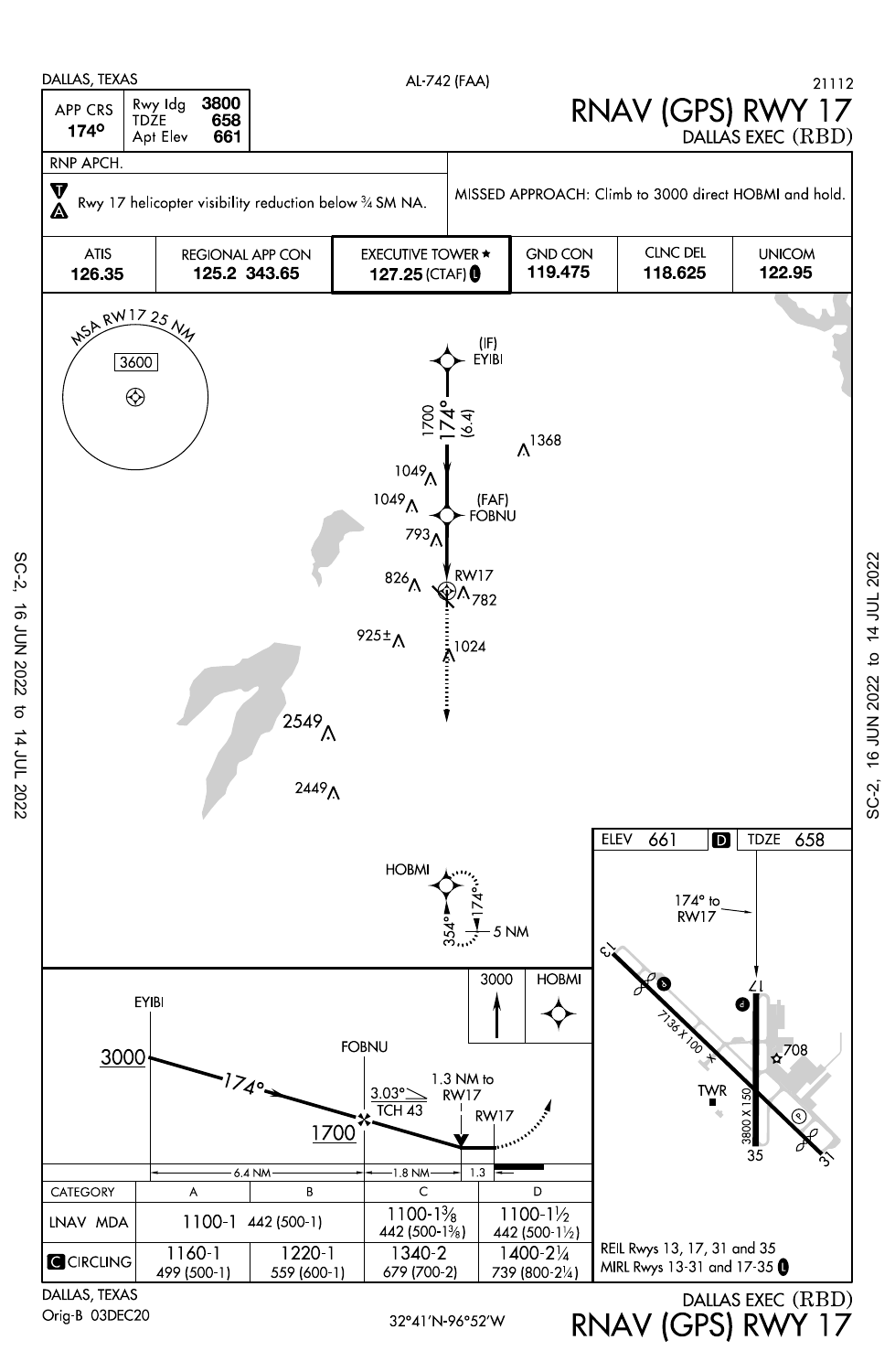

 $SC-2$ **16 JUN 2022**  $\sigma$ 14 JUL 2022

Amdt 1B 03DEC20

RNAV (GPS) RWY 31

16 JUN 2022 to 14 JUL 2022

SC-2,

32°41′N-96°52′W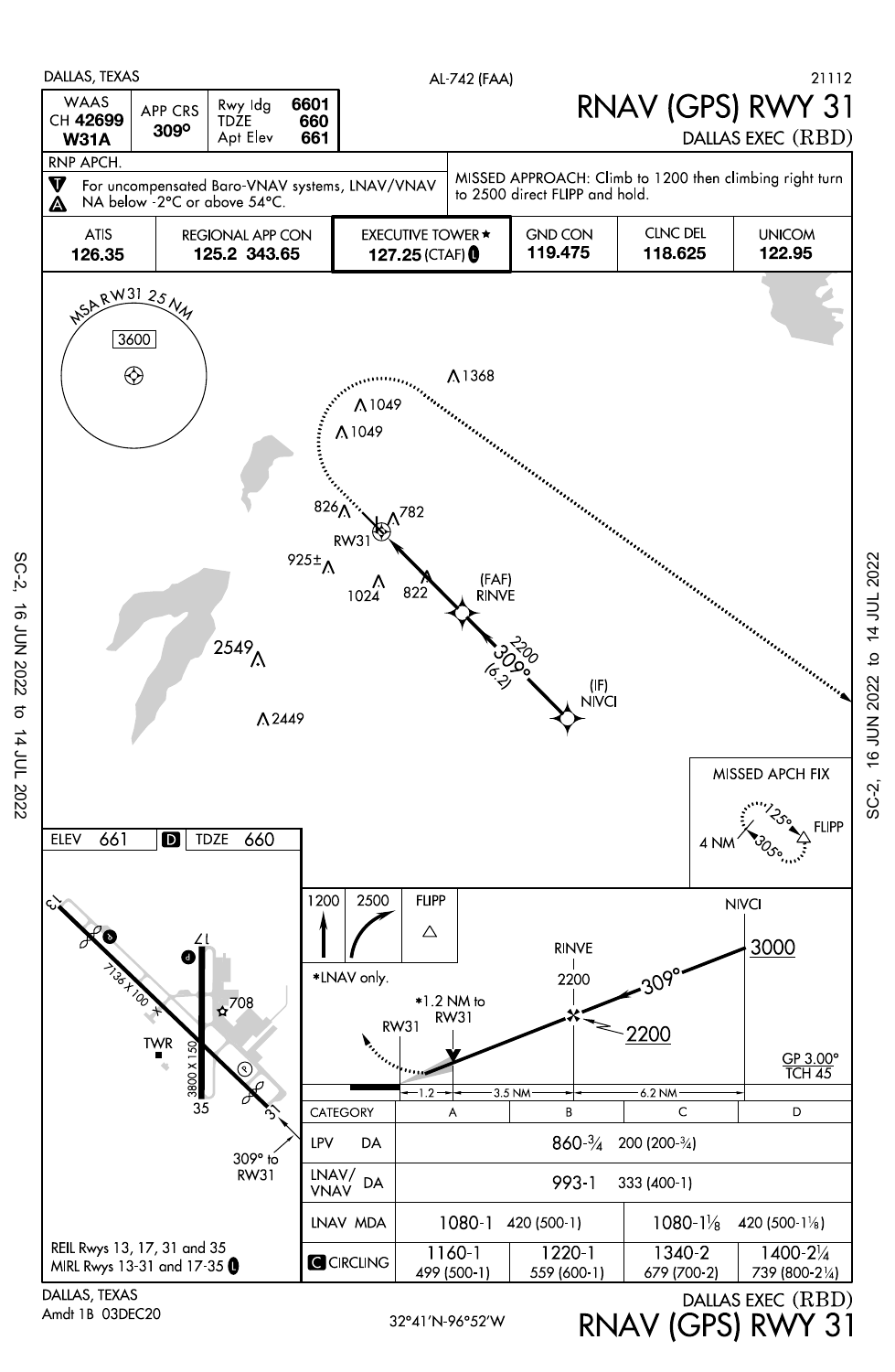

Orig-B 03DEC20

SC-2, 16 JUN 2022 to 14 JUL 2022